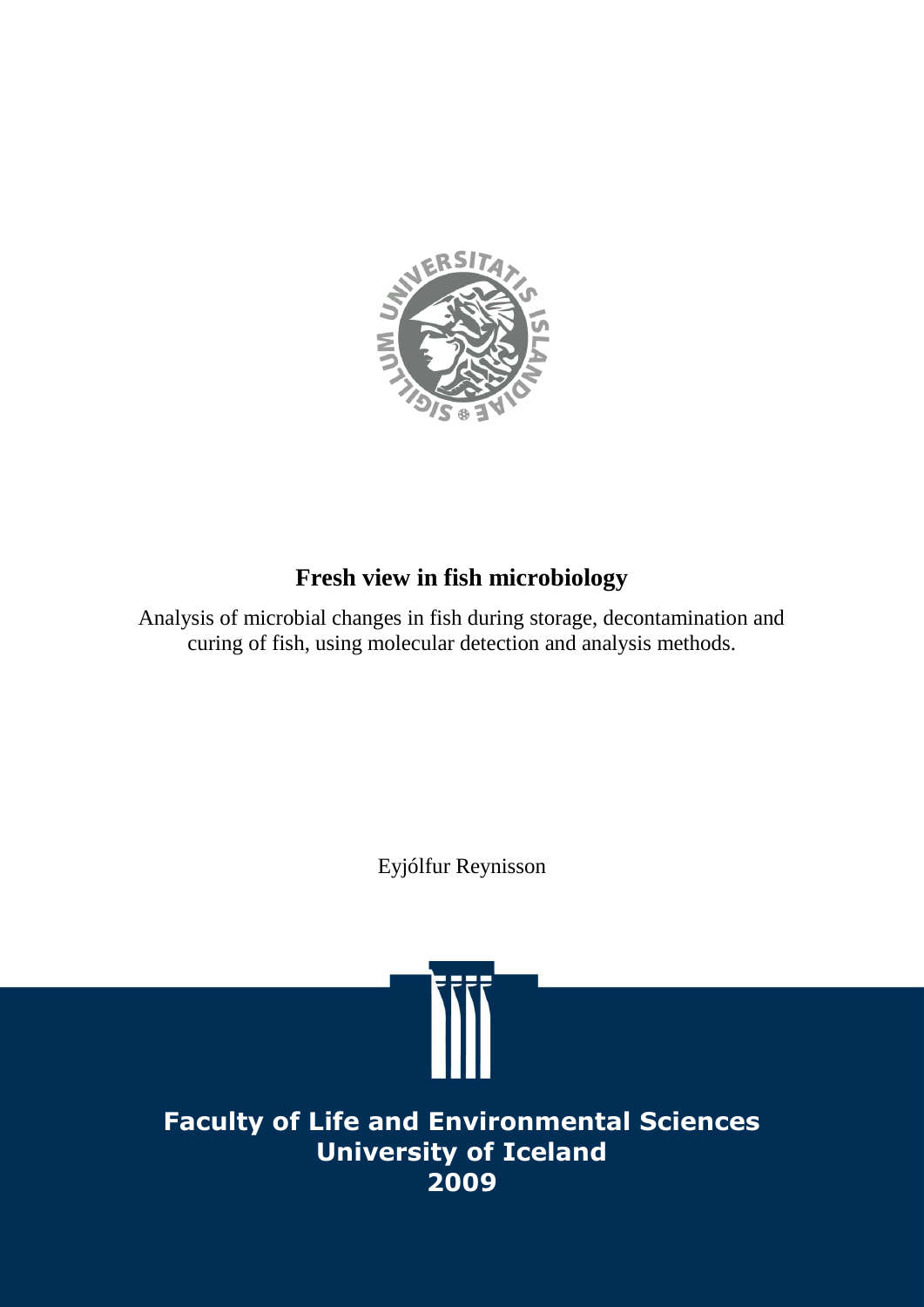## **Fresh view in fish microbiology**

Specific molecular detection methodologies, fish microflora characterization during storage, decontamination of bacteria and isolation of novel species

Eyjólfur Reynisson

**Supervisor** Dr. Guðmundur Óli Hreggviðsson

**Ph.D. Advisory Committee** Dr. Viggó Þór Marteinsson Dr. Eva Benediktsdóttir Professor Jeffrey Hoorfar

#### **Academic Dissertation**

Submitted to the School of Engineering and Sciences, Faculty of Life and Environmental Sciences University of Iceland Reykjavík, 2009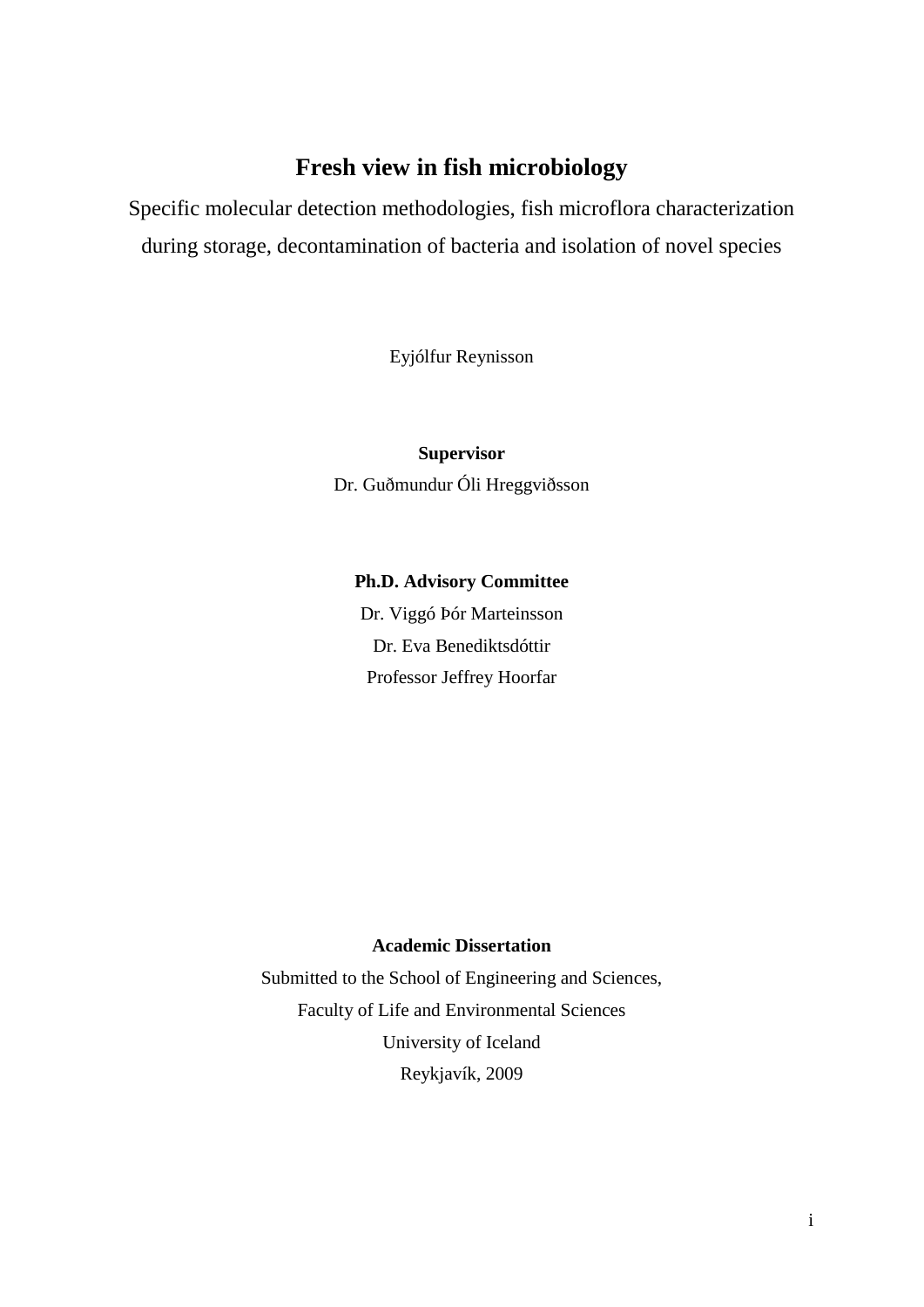#### <span id="page-2-0"></span>**Abstract**

The objective of this study was to develop and explore the potential use of new rapid molecular detection and analysis methods and to investigate the bacteriology of fish during storage as an alternative to the conventional methods of cultivation.

The project can be divided in three separate themes, were the first one deals with methodological developments and optimisation for the detection and quantification of microbes in food (papers I and II), second one with fish processing hygiene (paper III) and the third one with the bacteriological succession that occurs in the skin and flesh during storage of marine fishes in different storage conditions (papers IV-VI).

In the first theme, strategies to improve the sensitivity and efficiency of real-time PCR by selection of fluorescent dyes and suitable probe chemistries were addressed. Based on those experiences and findings, quantitative method developments for important spoilage bacteria in fish were developed to be used as spoilage markers for the industry. It was shown that quantification of *Pseudomonas* could be achieved in only 5 hours with high correlation to existing cultivation plate count methods.

In the second theme, efficiency of a typical washing protocol was determined by testing three critical parameters and their effects on bacterial decontamination using *in situ* bacterial flora from fish fillet. Two surface materials (plastic and stainless steel), water temperatures (7 and 25 °C) and detergent concentrations (2 and 4 %) were used for this purpose in combination with two types of detergents.

<span id="page-2-1"></span>The third theme deals with questions regarding bacteriological succession during storage of fish, with examples from three different fish species. Cod and haddock represent teleosts (bony fishes) while skate represents elasmobranches (cartilaginous fishes). The teleosts species are important fish stocks for fisheries and have therefore received more attention when it comes to research on their spoilage process and bacteriology. The present study demonstrates *Photobacterium phosphoreum* as one of the most abundant fish spoilage bacterium both in cod and haddock under different conditions. The bacterial population structure in elasmobranches and the succession during storage is analysed by molecular techniques which brings to light new knowledge on the presence of previously undescribed bacterial species that progress during the conventional curing process of skate.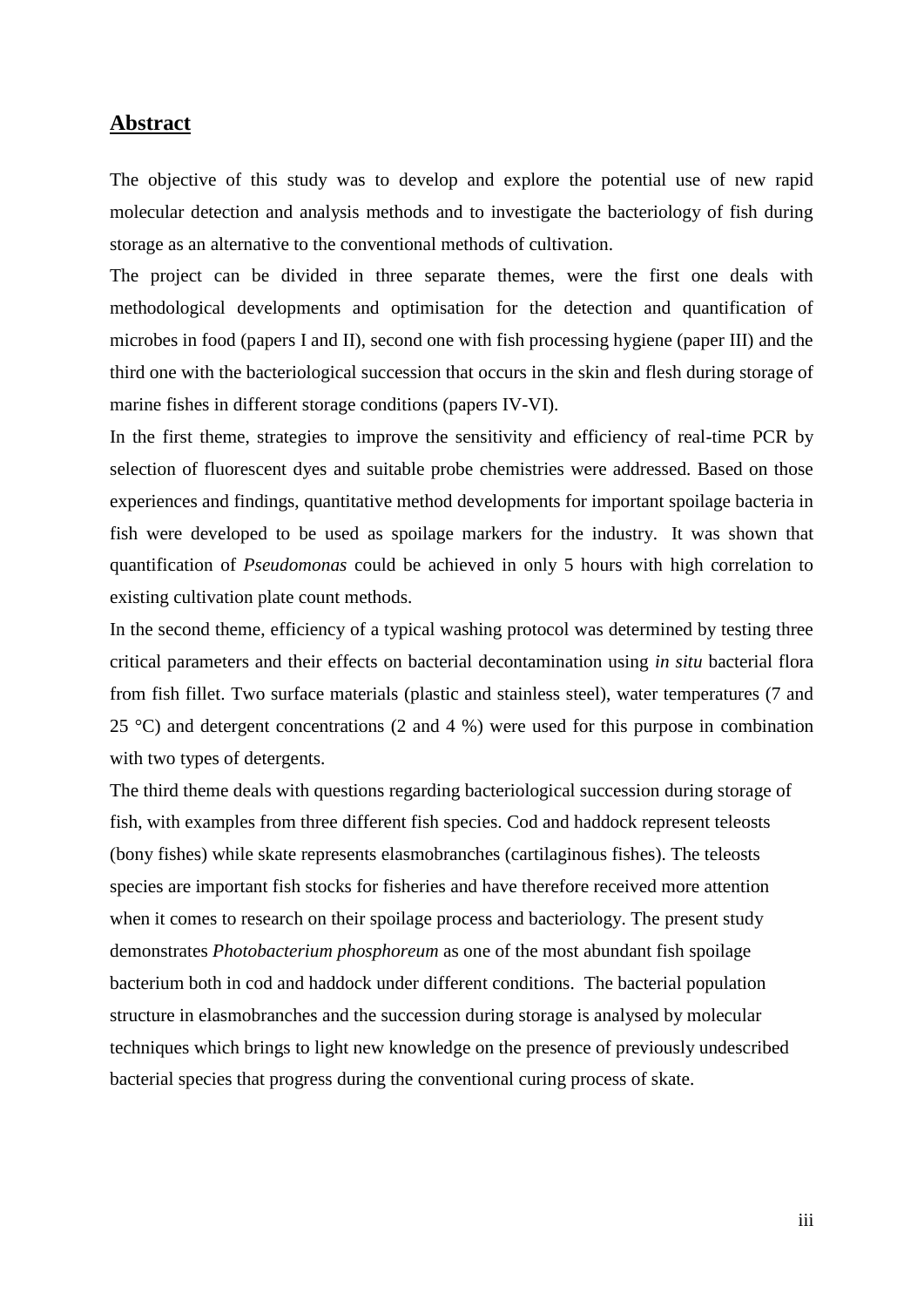## **Ágrip á íslensku**

Í þessu verkefni eru skemmdarferlar fiskafurða skoðaðir með notkun sameindalíffræðilegra aðferða sem einungis nýlega hefur verið beitt á þessu sviði. Verkefninu má skipta upp í þrjá hluta þar sem sá fyrsti beinist að bestun og þróun hraðvirkra greiningaraðferða á óæskilegum bakteríum í matvælum með notkun real-time PCR aðferðafræði (greinar I og II). Annar hlutinn tengist hreinlæti og þrifum í fiskvinnslu (grein III) og í þeim þriðja er framvinda bakteríusamfélaga við geymslu á fiski skoðuð þar sem kannað var hvort sameindalíffræðilegar aðferðir kasti nýju ljósi á þá þekkingu sem hefur fengist með hefðbundnum ræktunaraðferðum (greinar IV-VI).

Í fyrsta hlutanum voru leiðir kannaðar til að auka næmni og áreiðanleika real-time PCR greininga með hliðsjón af vali á flúrljómandi efnum og gerð þreifara. Í framhaldinu var hafist handa við að þróa magnbundnar greiningaraðferðir á mikilvægum skemmdarbakteríum í fiski. Sýnt var fram á að magnbundin greining á *Pseudomonas* tegundum eru mögulegar á innan við 5 klukkustundum með góðri samsvörun við ræktanir sem annars taka 2-3 daga.

Í öðrum hlutanum er komið inn á þrif í fiskvinnslum og virkni hefðbundinna þrifaferla til fjarlægingar á örveruþekjum með tilliti til þriggja breyta; hitastig skolvatns (7 eða 25°C), styrkleiki sápu (2 eða 4%) og gerð yfirborðs (stál eða plast). Örveruþekjan var framkölluð með því að nota óskilgreinda bakteríuflóru úr þorskhakki og henni komið á þar til gerð yfirborð.

Í þriðja hlutanum er fengist við spurningar um framvindu bakteríusamfélaga við geymslu á fiski þar sem dæmi eru tekin af þremur fiskitegundum. Þorskur og ýsa eru dæmi um beinfiska á meðan skata er flokkast til brjóskfiska. Ýmsir beinfiskar eru mikilvægir nytjastofnar og hafa því hlotið meiri athygli þegar kemur að rannsóknum á örverufræði þeirra og skemmdarferlum. Í þessum hluta er sýnt fram á og staðfest að *Photobacterium phosphoreum* er sú bakteríutegund sem oftar en ekki nær yfirhöndinni við geymslu á þorski og ýsu við mismunandi aðstæður. Með notkun ræktunaraðferða og sameindalíffræðilegra greininga er framvindu örverusamfélaga við kæsingu á skötu lýst og sýnt fram á viðveru áður ólýstra bakteríutegunda í umtalsverðu magni í þessu sérstæða umhverfi.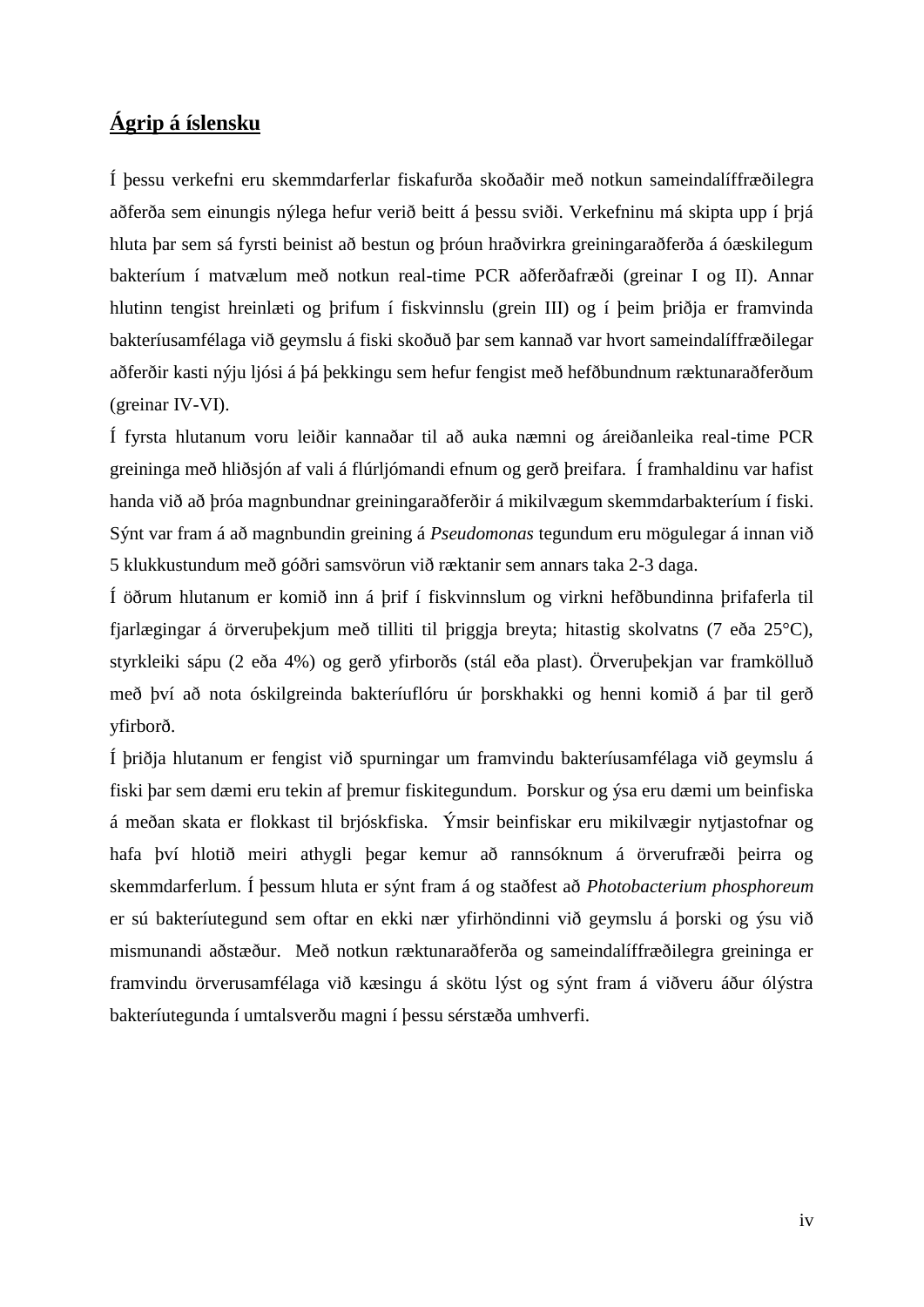### <span id="page-4-0"></span>**List of original papers**

This thesis is based on the following papers:

- I. **Eyjólfur Reynisson**, Mathilde H. Josefsen, Mikael Krause, Jeffrey Hoorfar. 2006. Evaluation of probe chemistries and platforms to improve the detection limit of realtime PCR. *Journal of Microbiological Methods* 66: 206– 216.
- II. **Eyjólfur Reynisson**, Hélène Liette Lauzon, Hannes Magnússon, Guðmundur Óli Hreggviðsson, Viggó Þór Marteinsson. 2008. Rapid quantitative monitoring method for the fish spoilage bacteria *Pseudomonas. Journal of Environmental Monitoring.* 10 (11): 1357-1362
- III. **Eyjólfur Reynisson**, Birna Guðbjornsdottir, Viggo Þór Marteinsson and Guðmundur Óli Hreggviðsson. 2009. Decontamination Efficiency of Fish Bacterial Flora from Processing Surfaces. *Food Technology and Biotechnology*. 47 (1) 75-82.
- IV. **Eyjólfur Reynisson**, Hélène L. Lauzon, Hannes Magnússon, Rósa Jónsdóttir, Guðrún Ólafsdottir, Viggó Marteinsson, Guðmundur Óli Hreggvidsson. Bacterial Composition and Succession during storage of North-Atlantic Cod (*Gadus morhua*) at superchilled Temperatures. *BMC journal of Microbiology*. In press.
- V. **Eyjólfur Reynisson**, Hélène Liette Lauzon, Lárus Thorvaldsson, Björn Margeirsson Árni Rafn Rúnarsson, Viggó Þór Marteinsson, Emilía Martinsdóttir. Effects of cooling technologies on developing bacterial populations and spoilage indicators during storage of whole, gutted haddock (*Melanogrammus aeglefinus*). Submitted to *European food research and technology*.
- VI. **Eyjólfur Reynisson**, Rósa Jónsdóttir, Viggó Marteinsson, Jeffrey Hoorfar, Guðmundur Óli Hreggvidsson. Microbial diversity of uncultivated bacteria and isolation of new species during curing process of skate (*Diptirus batis*). Manuscript in preparation.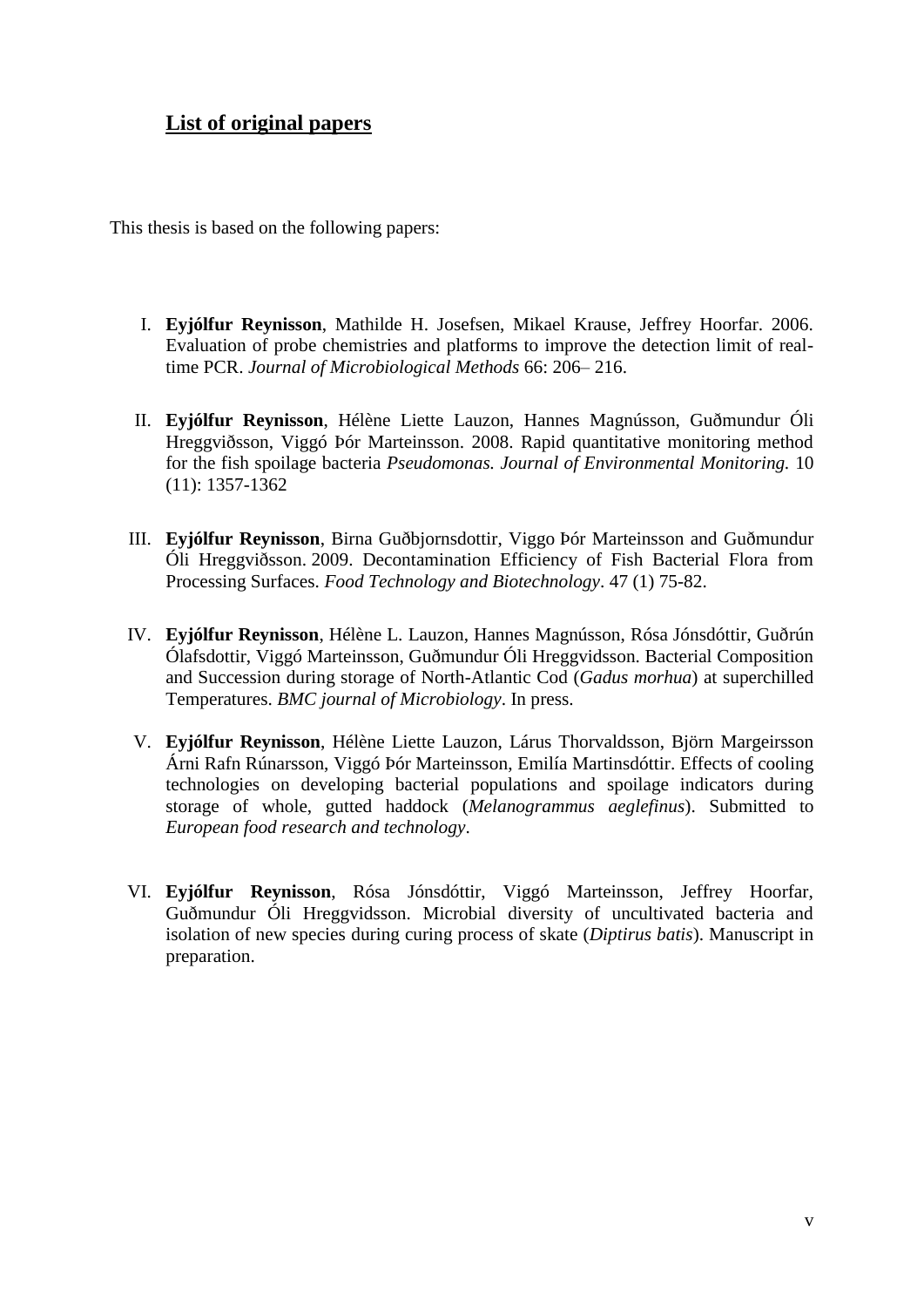### <span id="page-5-0"></span>**Preface**

This thesis is composed of an introduction followed by discussions on the present topic and finally the six papers of which this thesis is built upon. The introduction puts the work into context with an overview of the historical background of fish microbiology which is of concern and with relations to the classical microbiology and the more recent molecular microbiology. The current research issues of microbial diversity in the world are presented and how the understanding of the diversity has deepened with the emergence of new technologies. This enhanced understanding has furthermore raised questions on how microbial species are defined which is also discussed. Marine and fish microbiology is reviewed with the perspective of undesirable bacteria in fish and their relation to quality and safety of seafood. Improvements in methodologies in recent years has enabled us to better understand the microbial world and some of these methods are described and put into context with what was done in the present study.

During the work of this thesis I had the opportunity of working in two separate fields of microbiology; the conventional, cultivation food microbiology and more recent molecular microbiology dealing with ecological questions and the development of new detection methodologies. In spite of obvious overlap between these areas the practical differences were surprisingly large in my opinion. In the thesis I try to bridge the fields both in practical work and discussion.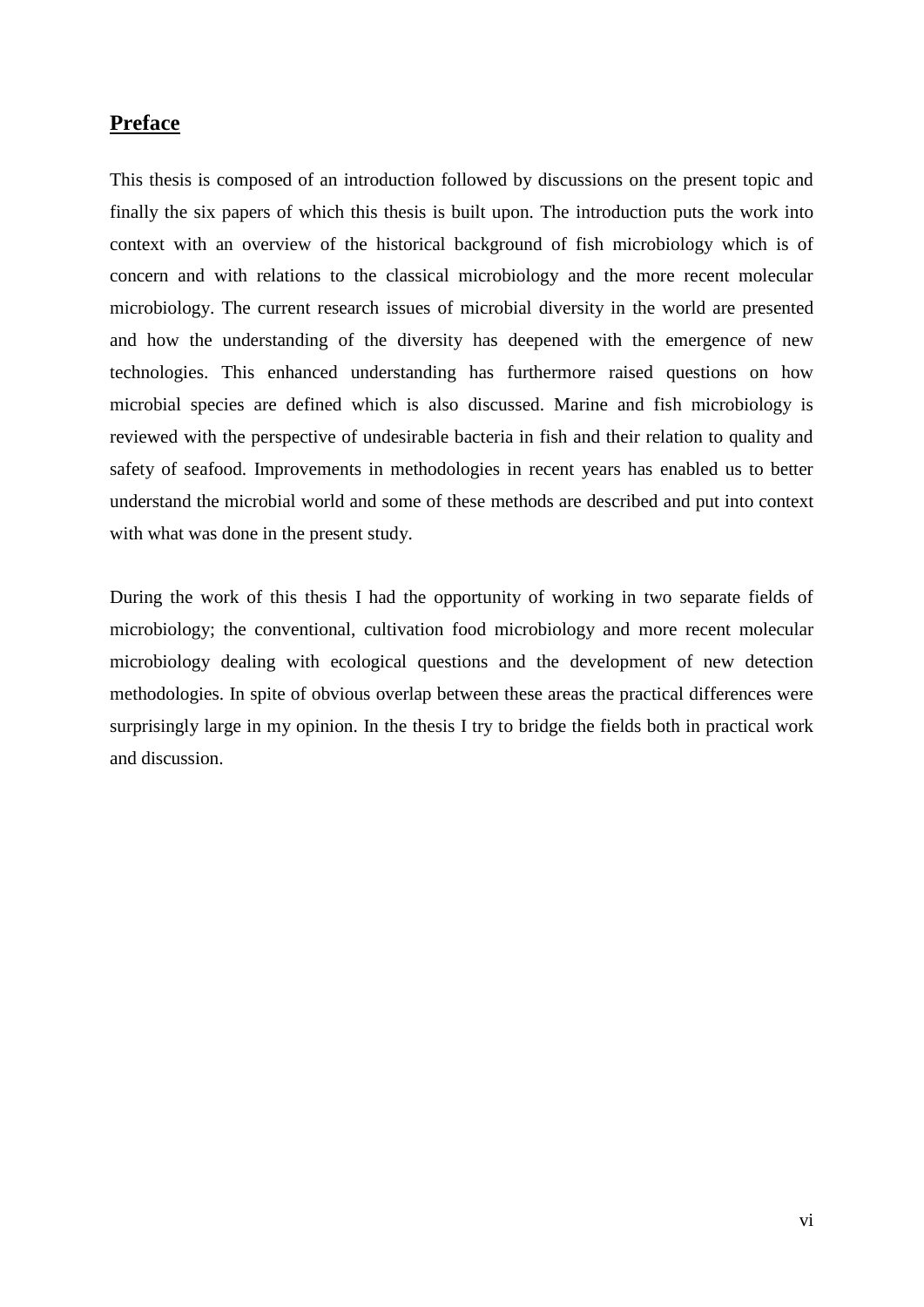# <span id="page-6-0"></span>**Contents**

| 1. |  |  |
|----|--|--|
| 2. |  |  |
| 3. |  |  |
|    |  |  |
|    |  |  |
|    |  |  |
|    |  |  |
|    |  |  |
|    |  |  |
|    |  |  |
|    |  |  |
|    |  |  |
|    |  |  |
|    |  |  |
|    |  |  |
|    |  |  |
|    |  |  |
|    |  |  |
|    |  |  |
|    |  |  |
|    |  |  |
| 4. |  |  |
| 5. |  |  |
| 6. |  |  |
| 7. |  |  |
|    |  |  |

Papers I-IV